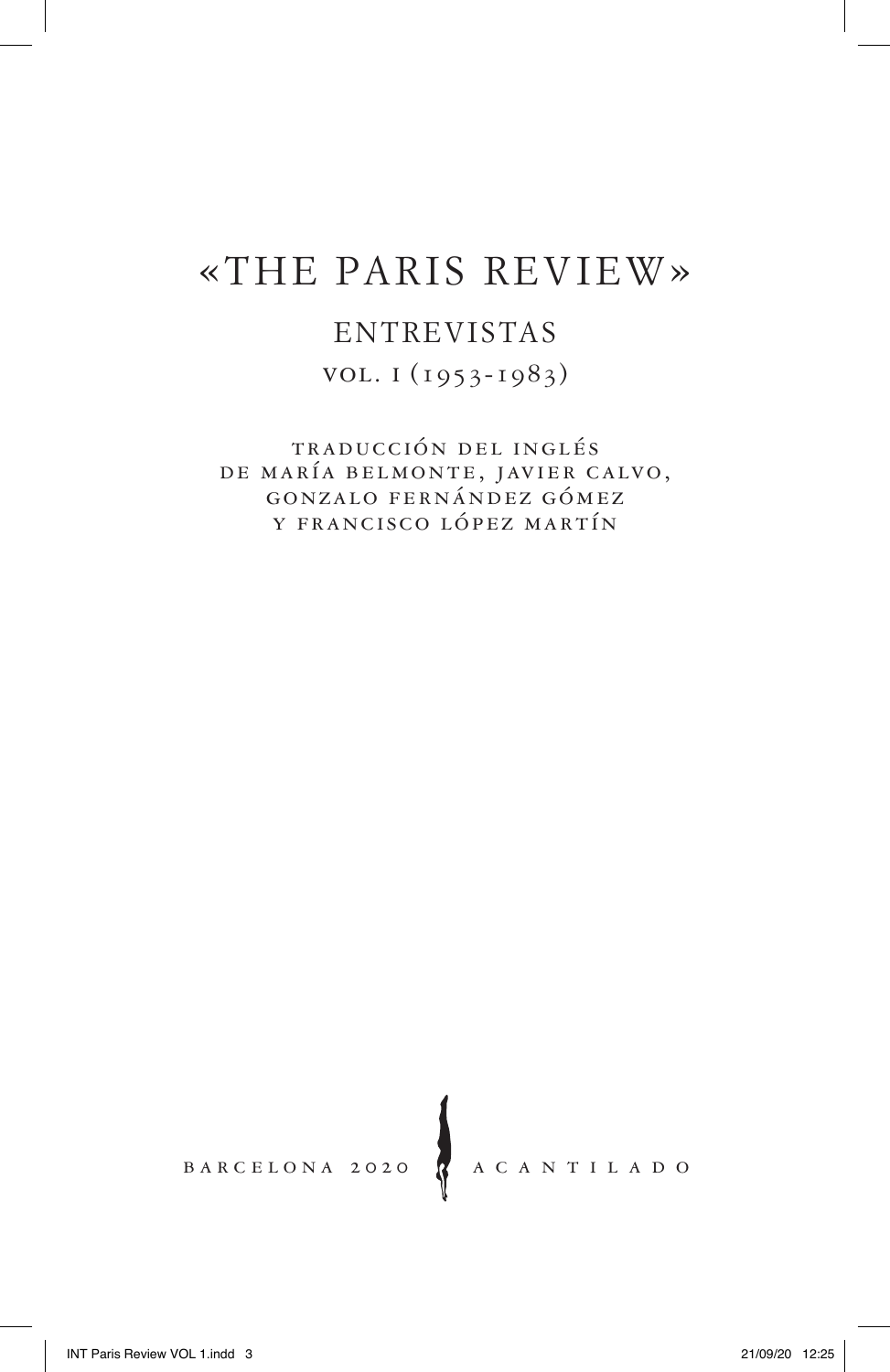#### CONTENIDO

| E. M. Forster (1953)          | $\overline{\phantom{a}}$ |
|-------------------------------|--------------------------|
| Graham Greene (1953)          | 19                       |
| Ralph Ellison (1955)          | 34                       |
| Georges Simenon (1955)        | 53                       |
| James Thurber (1955)          | 7 <sub>1</sub>           |
| William Faulkner (1956)       | 87                       |
| Dorothy Parker (1956)         | $\;$ I $\;$ I            |
| Isak Dinesen $(1956)$         | 126                      |
| Truman Capote (1957)          | 143                      |
| Ernest Hemingway (1958)       | 159                      |
| $T.S.$ Eliot $(1959)$         | 187                      |
| Lawrence Durrell (1959)       | 209                      |
| Aldous Huxley (1960)          | 236                      |
| Borís Pasternak (1960)        | 259                      |
| Robert Frost (1960)           | 287                      |
| Iliá Ehrenburg (1961)         | 3 1 7                    |
| Robert Lowell (1961)          | 337                      |
| Ezra Pound (1962)             | 375                      |
| Evelyn Waugh (1963)           | 402                      |
| Louis-Ferdinand Céline (1964) | 4I4                      |
| Jean Cocteau (1964)           | 435                      |
| William S. Burroughs (1965)   | 463                      |
| Saul Bellow (1966)            | 500                      |
| Jorge Luis Borges (1967)      | 524                      |
| Vladímir Nabokov (1967)       | 568                      |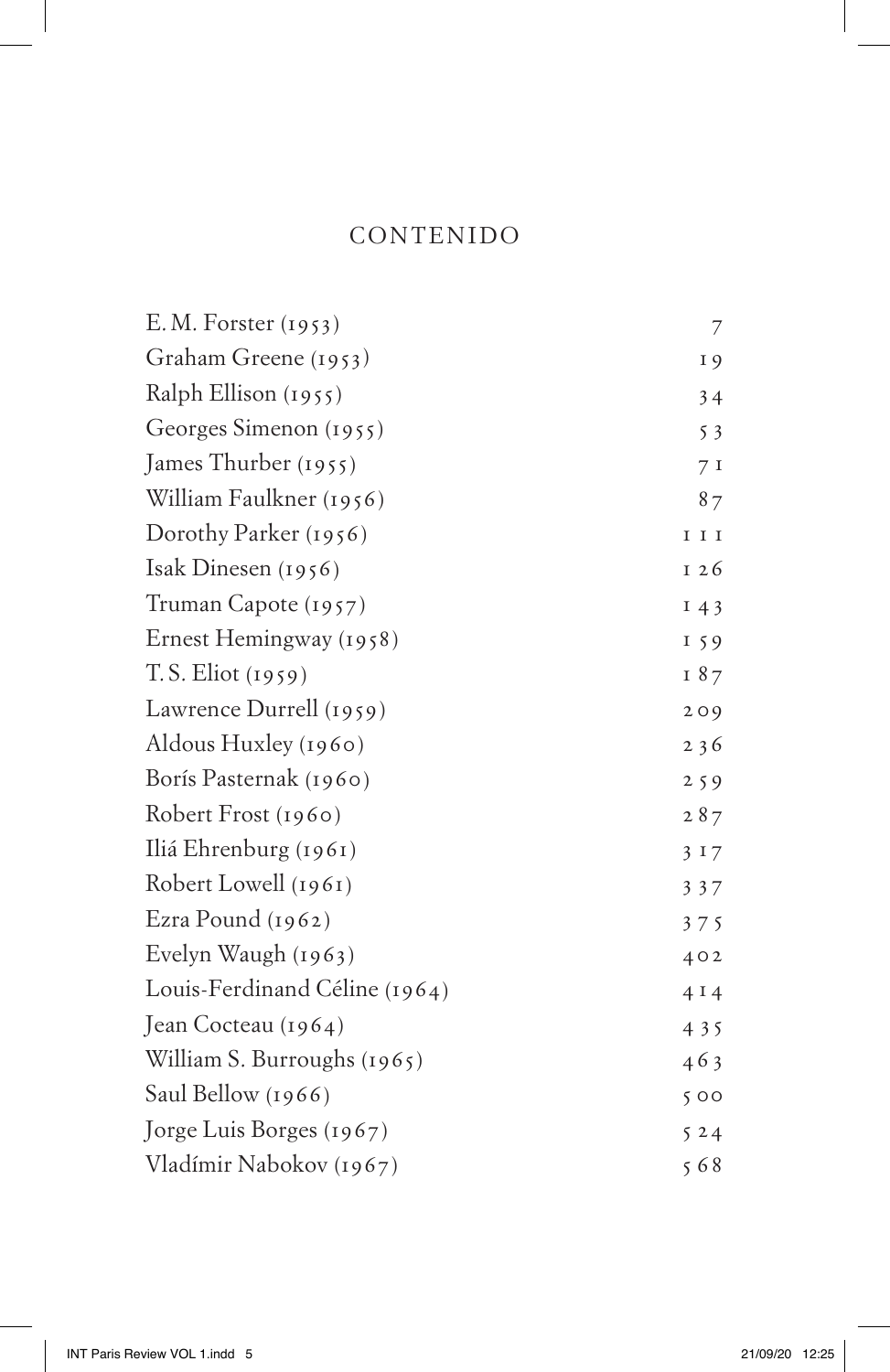| Jack Kerouac (1968)              | 586         |
|----------------------------------|-------------|
| Isaac Bashevis Singer (1968)     | 623         |
| John Updike (1968)               | 644         |
| John Dos Passos (1969)           | 679         |
| Robert Graves (1969)             | 703         |
| John Steinbeck (1969-1975)       | 727         |
| Yorgos Seferis (1970)            | 772         |
| Eudora Welty (1972)              | 806         |
| Anthony Burgess (1973)           | 830         |
| W. H. Auden (1974)               | 872         |
| Christopher Isherwood (1974)     | 902         |
| Gore Vidal (1974)                | 940         |
| Bernard Malamud (1975)           | 973         |
| P.G. Wodehouse (1975)            | 995         |
| Kurt Vonnegut (1977)             | 1014        |
| Joyce Carol Oates (1978)         | $I$ O $5$ 2 |
| Joan Didion (1978)               | 1078        |
| Stephen Spender (1980)           | 1097        |
| Elizabeth Bishop (1981)          | I I 3 3     |
| Gabriel García Márquez (1981)    | II59        |
| Joseph Brodsky (1982)            | 1 1 8 6     |
| Heinrich Böll (1983)             | 1229        |
| Guillermo Cabrera Infante (1983) | 1249        |
| Nadine Gordimer (1983)           | 1293        |
| Raymond Carver (1983)            | 1336        |
| John Ashbery (1983)              | 1365        |

[Se indican con asterisco las notas de *The Paris Review*, y con número las notas de los traductores. Sólo se dan en español los títulos de obras de las que existe traducción en nuestra lengua].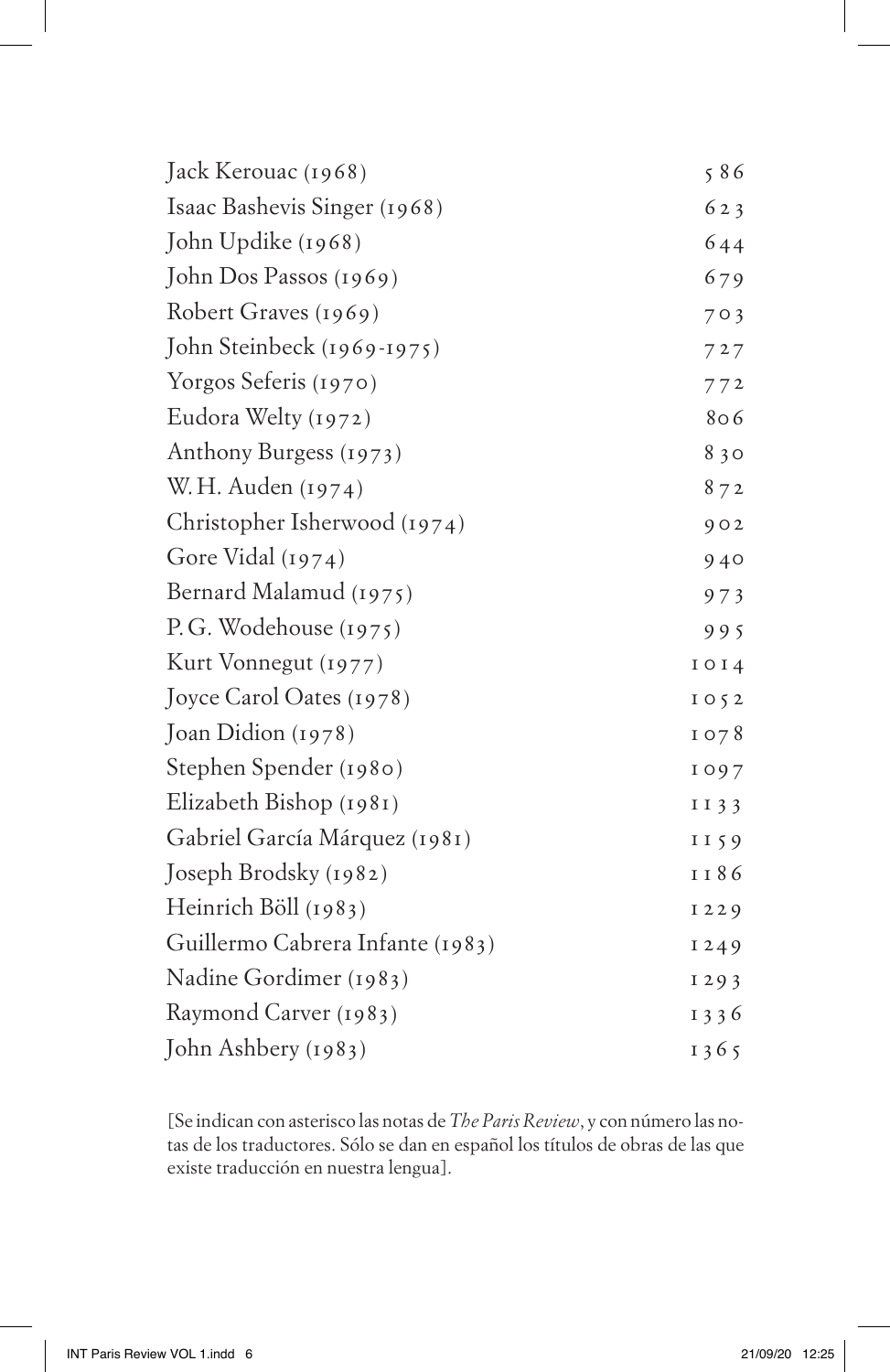# «THE PARIS REVIEW»

### ENTREVISTAS

vol. ii (1984-2012)

traducción del inglés de maría belmonte, javier calvo, gonzalo fernández gómez y francisco lópez martín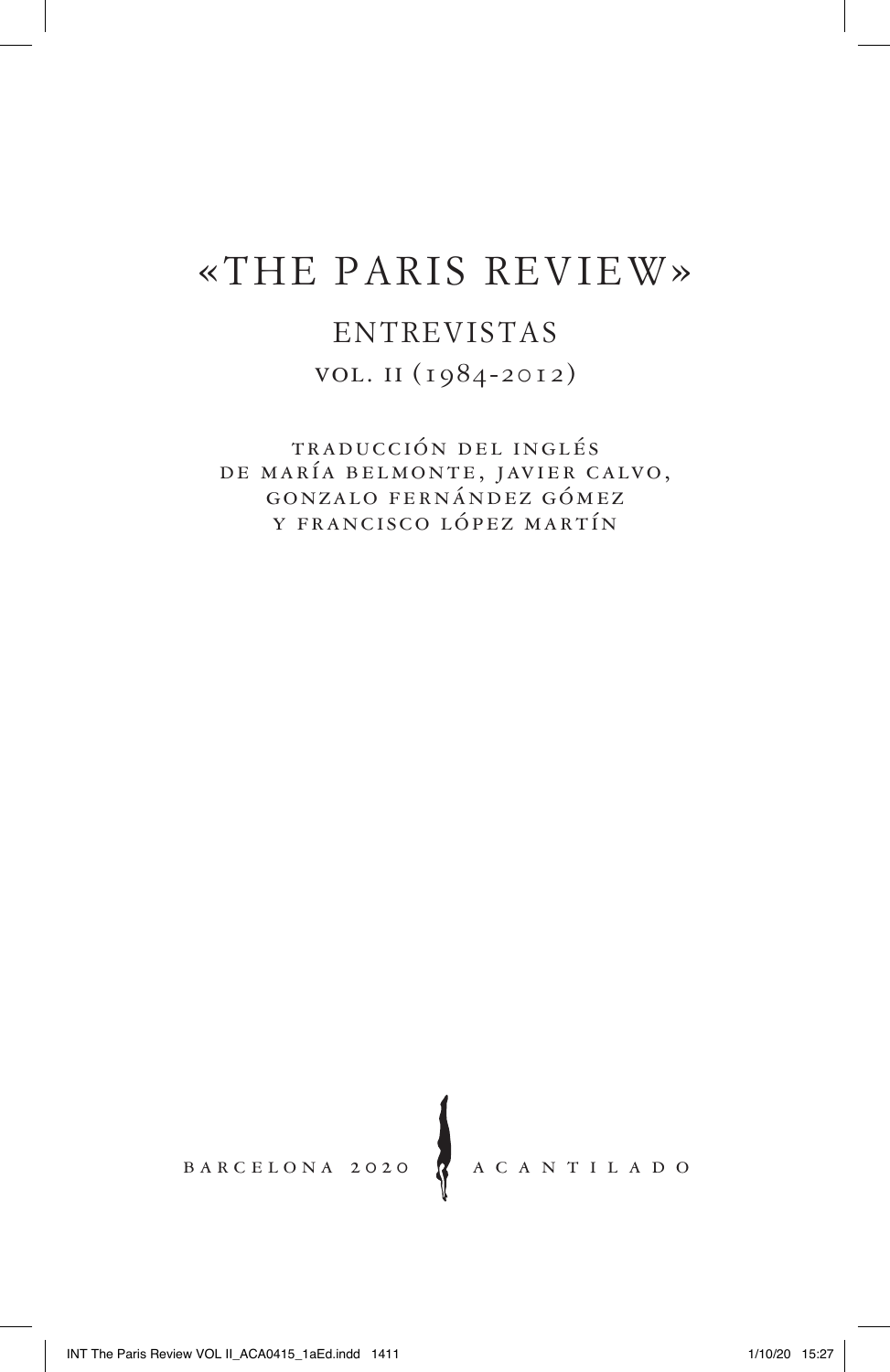#### CONTENIDO

| Milan Kundera (1984)        | 1415         |
|-----------------------------|--------------|
| Arthur Koestler (1984)      | $I$ 4 3 $I$  |
| Philip Roth (1984)          | 1445         |
| Eugène Ionesco (1984)       | 1481         |
| Julio Cortázar (1984)       | 1505         |
| Derek Walcott (1986)        | $I\,5\,2\,3$ |
| John Irving (1986)          | 1557         |
| Marguerite Yourcenar (1988) | 1587         |
| Doris Lessing (1988)        | 1608         |
| Max Frisch (1989)           | 1631         |
| Iris Murdoch (1990)         | 1655         |
| Mario Vargas Llosa (1990)   | 1673         |
| Margaret Atwood (1990)      | <b>1700</b>  |
| Tom Wolfe (1991)            | 1719         |
| Octavio Paz (1991)          | 1745         |
| Claude Simon (1992)         | 1782         |
| Don Delillo (1993)          | 1799         |
| Toni Morrison (1993)        | 1833         |
| Yves Bonnefoy (1994)        | 187 I        |
| Czesław Miłosz (1994)       | 1895         |
| Primo Levi (1995)           | 1924         |
| Ted Hughes (1995)           | 1943         |
| Patrick O'Brian (1995)      | 1985         |
| P.D. James (1995)           | 2008         |
| George Steiner (1995)       | 2030         |